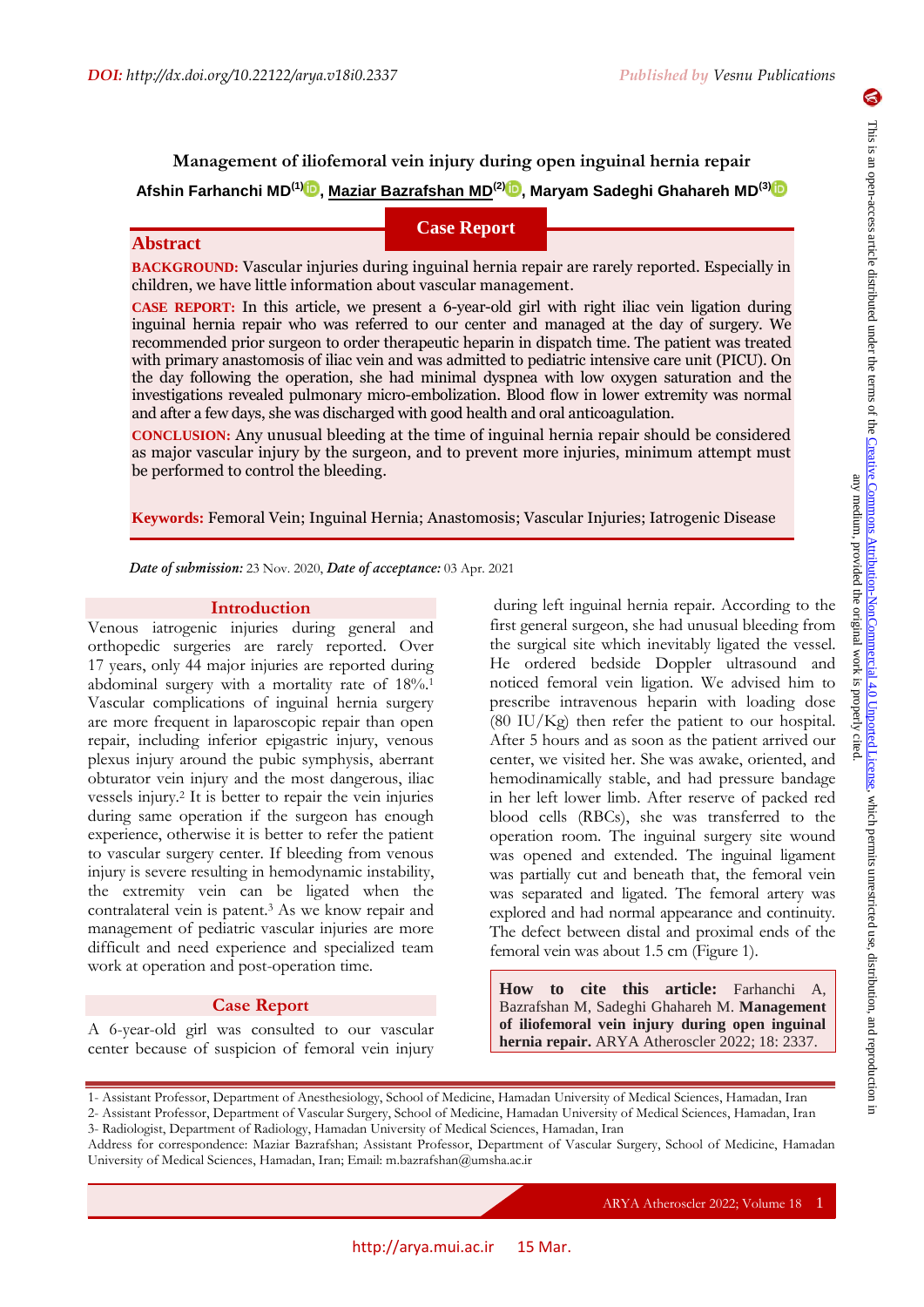

**Figure 1.** Defect between distal and proximal ends of femoral vein; the arrow shows the collateral proximal vein

The superficial epigastric collateral vein was normal and drained the blood of the limb. Because of the low diameter of the saphenous vein and the disadvantages of artificial graft, we decided to do primary anastomosis of the vein with inevitably mild tension. After release of both ends of the femoral vein with preservation of collaterals, the anastomosis was made with end-to-end method with 7-0 non-absorbable monofilament suture (Figure 2).



**Figure 2.** End-to-end anastomosis between two ends of femoral vein; Pickup forceps shows preserved proximal collateral vein.

It should be noted that most important concern of operation was distal limb thrombosis and subsequent venous thromboembolic events. After

control of distal end of the femoral vein, and in coordination with the anesthesia team, we milked the limb from distal to proximal with pressure band and evacuated about 300 cc blood and a few clots. At the end of operation, the inguinal canal floor was repaired. The patient was stable and extubated with good respiratory function and was transferred to the intensive care unit (ICU). The limb was in compression bandage and elevated. Heparin infusion (18 IU/Kg) was prescribed with control of partial thromboplastin time (PTT) (therapeutic range 60-80). In the first 12 hours of the postoperation time, she had normal urine output with normal blood pressure and heart rate. However, the blood oxygen saturation gradually decreased to 92% without any respiratory distress, which with nasal oxygenation, the saturation increased up to 97%. The body temperature was 36.8 degrees Celsius. Our first differential diagnosis was pulmonary emboli, so we performed echocardiography. The function of the right heart chamber was normal. To rule out other respiratory pathologies such as the coronavirus disease-2019 (COVID-19) pneumonia, we performed chest spiral computed tomography (CT) scan and found non-specific lesions in lower part of right lung (Figure 3).



**Figure 3.** Spiral computed tomography (CT) scan of lungs (notice the lower parts slice)

On the 3rd post-operation day, the patient's general condition was good with no change. The limb was soft and non-tender, the foot passive and active flexion were normal, but the blood oxygen saturation was still low and the same as before. So we performed pulmonary CT angiography and found no pathologic signs compatible with pulmonary emboli. The COVID-19 antigen test was negative. We did not find definite diagnosis for her low oxygen saturation. Color Doppler ultrasound

2 ARYA Atheroscler 2022; Volume 18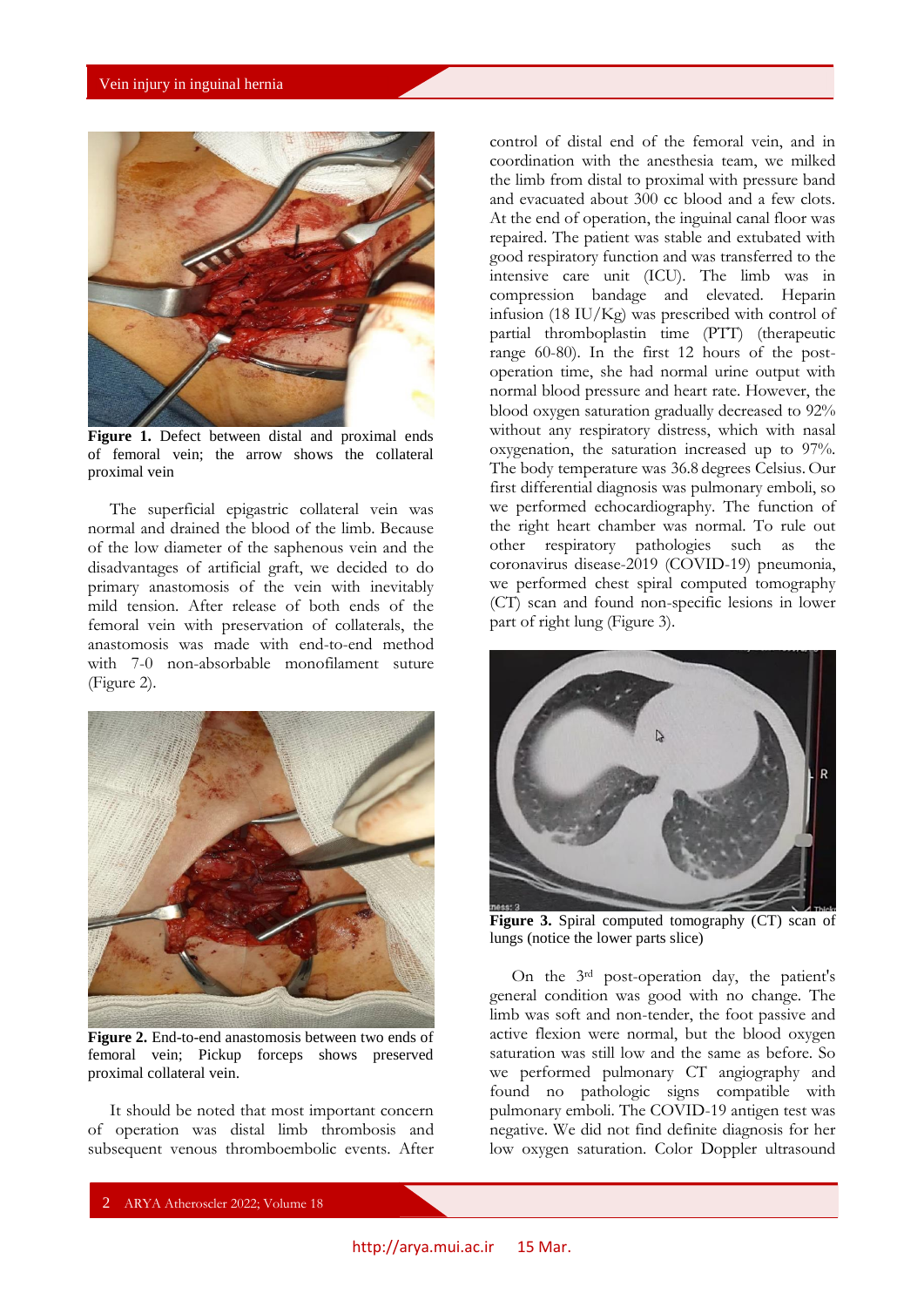showed patent vein continuity with no leg and thigh thrombosis. The patient was discharged at the 5th post operation day with good health and under treatment with 2.5 mg warfarin daily. We visited the patient weekly. After a month, we performed Doppler ultrasound and the blood flow was normal in the femoral and popliteal veins.

#### **Discussion**

Iliofemoral vessel injury during inguinal hernia repair, albeit being rare, is a very serious complication. These injuries can occur in adults and children, but it is more challenging in pediatric patients because of the lower diameter of vessels and low experience in repair. The injury can occur separately or involve both artery and vein. The arterial injury diagnosis is easier because of the loss of distal pulses and ischemic appearance of the limb, but vein injury sometimes has no signs and symptoms except limb swelling. So Doppler ultrasonography should be used for the diagnosis of femoral vein injury because of its high accuracy in detection of venous pathologies.<sup>4</sup> After diagnosis of the venous injury, decision about the kind of treatment is important. If the patient develops deep vein thrombosis due to delay in diagnosis, management of thrombosis will be another problem. Currently, the catheter directed approaches such as catheter directed thrombolysis (CDT), pharmacomechanichal CDT, and percutaneous mechanical thrombectomy have become the first choice for treatment of acute deep vein thrombosis.<sup>5</sup> However for patients with iatrogenic venous injury, recanalization of distal veins seems to be ineffective. Therefore, because of the short time from injury, we decided to milk the distal part of the limb with extreme attention to the amount of bleeding. The postoperative intensive care unit (ICU) admission and warning about the signs of pulmonary thromboembolism either micro or macro embolism is important in the first day. Revascularization of the injured vein in children is another issue. Because of the diameter mismatch between the recipient and donor veins, the durability of the bypassed vein is poor. If we can bypass the defect with direct end-to-end anastomosis, it is the best choice. Although the use of greater saphenous vein graft as conduit is preferred, it is important to be aware of its late expansion and aneurysmal degeneration.<sup>6</sup> The use of antiplatelet or anticoagulant drugs as adjuvant treatment in children with vascular injuries, which has major differences with adults due to their

dynamic and clearance, is discussed in literature.<sup>7</sup> Because our patient lacked any underlying pathology, we decided to begin heparin for 3 days and then continue treatment with aspirin up to one month.<sup>3</sup> Another issue in pediatric patients is anesthesia and perioperative care. In contrast to adults, the common method of anesthesia is inhalation agents and postoperative nausea and vomiting are more common.<sup>8</sup> The rehabilitation period of the patient was excellent with no morbidity or restriction in daily activities.

#### **Conclusion**

Iliofemoral vascular complications after inguinal hernia repair in children is rare but serious. Because of the small diameter of vessels, any unusual bleeding from the operation field should raise suspicion of major vascular damage, and the surgeon should monitor the patient for development of clinical signs. If the clinical sign is negative but suspicion is high, then the use of Doppler ultrasound would be very helpful. We recommend early surgical repair in a vascular surgery center and primary end-to-end anastomosis with more exploration and dissection of the vein. The one-month anticoagulation with warfarin seems to be sufficient in these patents.

#### **Acknowledgments**

Authors thank the hospital's ICU team for helping treat the patient.

#### **Conflict of Interests**

Authors have no conflict of interests.

#### **Authors' Contribution**

Bazrafshan M: Surgeon, managing the patient and writing the case report

Farhanchi A: Anesthesiologist, managing the patient and co-author

Sadeghi M, Radiologist, interpretation of the scans and revising the text.

#### **References**

- 1. Oderich GS, Panneton JM, Hofer J, Bower TC, Cherry KJ, Sullivan T, et al. Iatrogenic operative injuries of abdominal and pelvic veins: a potentially lethal complication. J Vasc Surg 2004; 39(5): 931-6.
- 2. Chowbey PK, Pithawala M, Khullar R, Sharma A, Soni V, Baijal M. Complications in groin hernia surgery and the way out. J Minim Access Surg 2006; 2(3): 174-7.